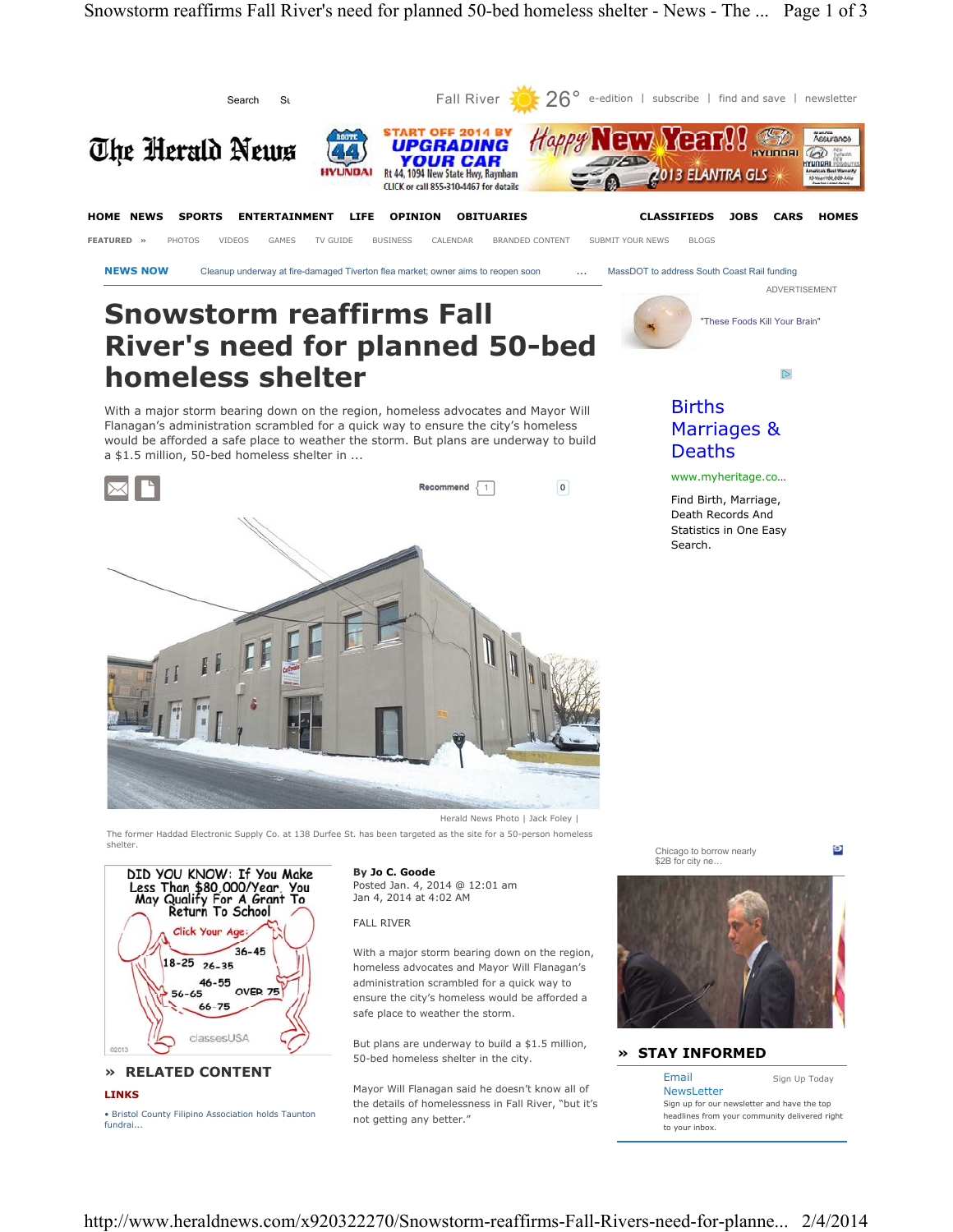"The capacity in the city to house the homeless is inadequate," Flanagan said.

The new shelter would house homeless families and individuals and provide social services that would be totally funded through charitable donations.

For the past two years, Flanagan said, the Task Force on Homelessness has been working to establish additional housing.

"It's difficult to find housing for the homeless because of increasingly strict state regulations and overflow facilities that can't handle the increase in need," Flanagan said.

Flanagan said the task force has identified the former Haddad Electronic Supply Co. at 138 Durfee St. as the location for the new facility.

The building will be purchased for Steppingstone Inc. Steppingstone operates the First Step Inn, which provides emergency shelter services to the homeless.

Michael Bryant, the supervisor and case manager for First Step Inn, said the facility can accommodate 20 people.

An overflow facility at the First Baptist Church, which is opened temporarily during the winter, accommodates up qto 15 people.

Thursday was the first day the overflow shelter opened and was able to accommodate homeless people.

Flanagan said BayCoast Bank has committed to funding the purchase of the building, and a fundraising campaign will follow.

Nicholas Christ, CEO of BayCoast Bank, is the co-chairman of the Task Force on Homelessness.

"This will be funded through the benevolence of the private sector," Flanagan said.

*Email Jo C. Goode at jgoode@heraldnews.com.*

Comment or view comments

## **» SUGGESTED STORIES**

Chris Herren running Boston Marathon to benefit program promoting sobriety **Herald News, MA News - Fall River, MA - The Herald New** 

It's a Lizzie party: Fall River bar capitalizing on new Lizzie Borden movie **Herald News, MA News - Fall River, MA - The Herald News** 

Police searching for missing 51-year-old Fall River man **Herald News, MA News - Fall River, MA - The Herald News**

Somerset screening committee picks three finalists for full-time police positions **Herald News, MA News - Fall River, MA - The Herald News**

GREG SULLIVAN COLUMN: Remembering the Judge **Herald News, MA News - Fall River, MA - The Herald News**

## **» FROM AROUND THE WEB**

Tour Regis Philbin's Connecticut Home for Sale **FrontD** 

Judge Judy Closes Dumb Criminal's Case in 20 **Seconds Blink** 

Taylor Swift's Stunning Gown From The 2013 AMAs Leaves Little To The Imagination **StyleBistro**

How CVS Caremark is Reinventing the Pharmacy cvs **Carema** 

5 Gross Things Couples Do After A Few Years Of Marriage nickmo

Recommended by

>> More Articles and Offers **ADVERTISEMENT** 



The 15 Most Beautiful Women in Sports



about





companies worst nightmare!



## **» EVENTS CALENDAR**

Tue Wed Thu Fri Sat Sun Mon **2/4 9 AM** The Mirror of Race: Seeing Ourselves **2/4** Patina, Provenance, Originality: Thoughtful **2/4 9 AM** Business Finance and Accounting Basics **2/4 6 PM** Open Forum

**More Events » 2/4 1:30 PM** Line Dance Lessons **Add Events »**